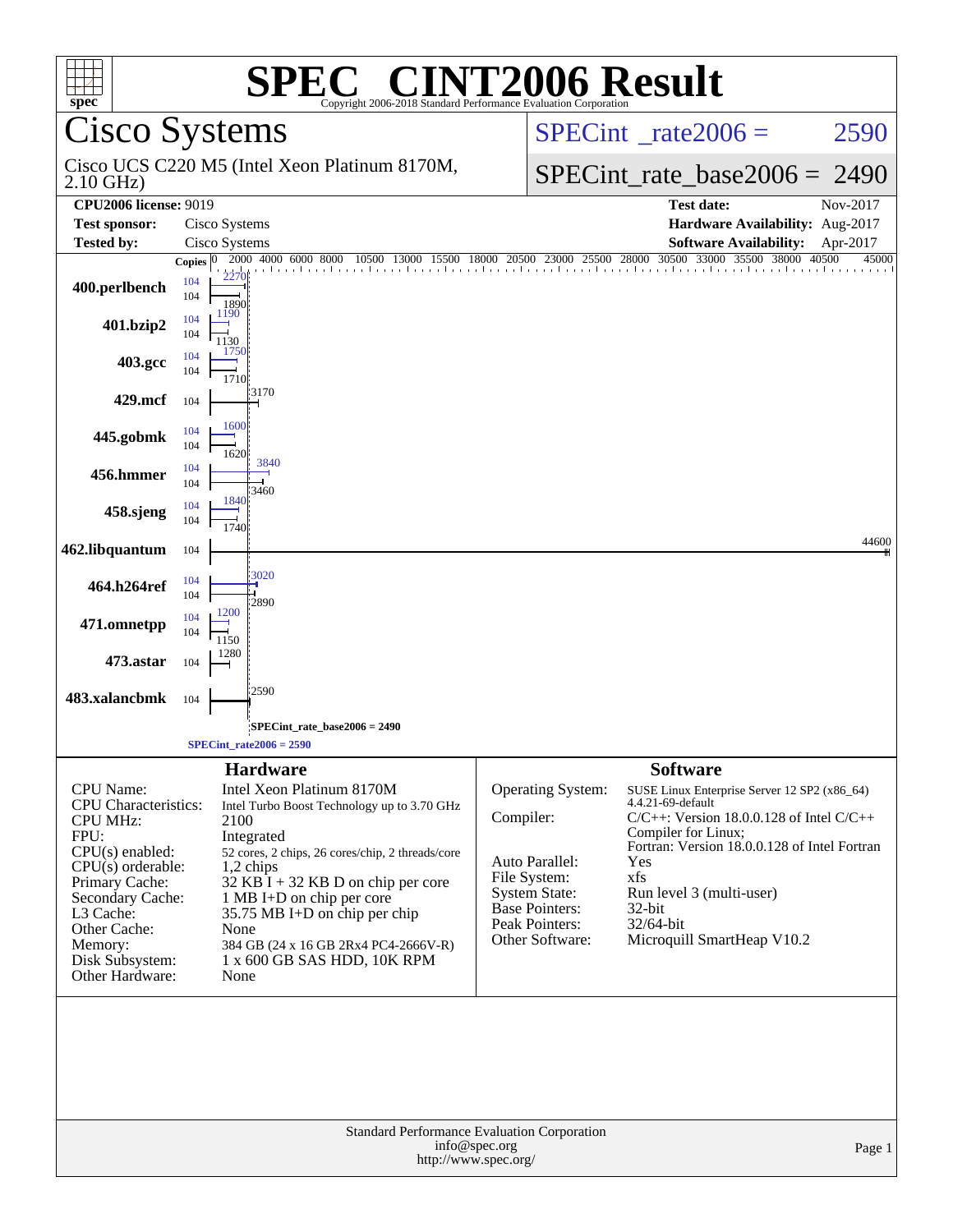

# **[SPEC CINT2006 Result](http://www.spec.org/auto/cpu2006/Docs/result-fields.html#SPECCINT2006Result)**

# Cisco Systems

2.10 GHz) Cisco UCS C220 M5 (Intel Xeon Platinum 8170M, SPECint rate $2006 = 2590$ 

# [SPECint\\_rate\\_base2006 =](http://www.spec.org/auto/cpu2006/Docs/result-fields.html#SPECintratebase2006) 2490

**[CPU2006 license:](http://www.spec.org/auto/cpu2006/Docs/result-fields.html#CPU2006license)** 9019 **[Test date:](http://www.spec.org/auto/cpu2006/Docs/result-fields.html#Testdate)** Nov-2017 **[Test sponsor:](http://www.spec.org/auto/cpu2006/Docs/result-fields.html#Testsponsor)** Cisco Systems **[Hardware Availability:](http://www.spec.org/auto/cpu2006/Docs/result-fields.html#HardwareAvailability)** Aug-2017 **[Tested by:](http://www.spec.org/auto/cpu2006/Docs/result-fields.html#Testedby)** Cisco Systems **[Software Availability:](http://www.spec.org/auto/cpu2006/Docs/result-fields.html#SoftwareAvailability)** Apr-2017

#### **[Results Table](http://www.spec.org/auto/cpu2006/Docs/result-fields.html#ResultsTable)**

|                                                                                                          | <b>Base</b>   |                |              |                |       |                | <b>Peak</b> |               |                |              |                |              |                |              |
|----------------------------------------------------------------------------------------------------------|---------------|----------------|--------------|----------------|-------|----------------|-------------|---------------|----------------|--------------|----------------|--------------|----------------|--------------|
| <b>Benchmark</b>                                                                                         | <b>Copies</b> | <b>Seconds</b> | <b>Ratio</b> | <b>Seconds</b> | Ratio | <b>Seconds</b> | Ratio       | <b>Copies</b> | <b>Seconds</b> | <b>Ratio</b> | <b>Seconds</b> | <b>Ratio</b> | <b>Seconds</b> | <b>Ratio</b> |
| 400.perlbench                                                                                            | 104           | 535            | 1900         | 537            | 1890  | 537            | 1890        | 104           | 451            | 2250         | 446            | 2280         | 447            | 2270         |
| 401.bzip2                                                                                                | 104           | 886            | 1130         | 882            | 1140  | 890            | 1130        | 104           | 846            | 1190         | 845            | <b>1190</b>  | 842            | 1190         |
| $403.\text{gcc}$                                                                                         | 104           | 493            | 1700         | 488            | 1720  | 489            | 1710        | 104           | 480            | 1740         | 478            | 1750         | 479            | 1750         |
| $429$ .mcf                                                                                               | 104           | 299            | 3170         | 298            | 3180  | 301            | 3160        | 104           | 299            | 3170         | 298            | 3180         | 301            | 3160         |
| $445$ .gobmk                                                                                             | 104           | 675            | 1620         | 674            | 1620  | 675            | 16201       | 104           | 681            | 1600         | 680            | 1600         | 681            | <b>1600</b>  |
| 456.hmmer                                                                                                | 104           | 285            | 3400         | 279            | 3480  | 281            | 3460        | 104           | 253            | 3840         | 250            | 3880         | 252            | 3840         |
| $458$ .sjeng                                                                                             | 104           | 723            | 1740         | 723            | 1740  | 723            | 1740        | 104           | 683            | 1840         | 683            | 1840         | 683            | 1840         |
| 462.libquantum                                                                                           | 104           | 48.4           | 44500        | 48.3           | 44600 | 48.1           | 44800       | 104           | 48.4           | 44500        | 48.3           | 44600        | 48.1           | 44800        |
| 464.h264ref                                                                                              | 104           | 788            | 2920         | 804            | 2860  | 796            | 2890        | 104           | 766            | 3000         | 747            | 3080         | 761            | 3020         |
| 471.omnetpp                                                                                              | 104           | 566            | 1150         | 564            | 1150  | 564            | 1150        | 104           | 543            | <b>1200</b>  | 543            | 1200         | 543            | 1200         |
| $473$ . astar                                                                                            | 104           | 570            | 1280         | 570            | 1280  | 569            | 1280        | 104           | 570            | 1280         | 570            | 1280         | 569            | 1280         |
| 483.xalancbmk                                                                                            | 104           | 277            | 2590         | 277            | 2590  | 277            | 2590        | 104           | 277            | 2590         | 277            | 2590         | 277            | 2590         |
| Decute conceal in the order in which they were my<br>Dold underlined text indicates a madien massurement |               |                |              |                |       |                |             |               |                |              |                |              |                |              |

Results appear in the [order in which they were run.](http://www.spec.org/auto/cpu2006/Docs/result-fields.html#RunOrder) Bold underlined text [indicates a median measurement.](http://www.spec.org/auto/cpu2006/Docs/result-fields.html#Median)

#### **[Submit Notes](http://www.spec.org/auto/cpu2006/Docs/result-fields.html#SubmitNotes)**

 The numactl mechanism was used to bind copies to processors. The config file option 'submit' was used to generate numactl commands to bind each copy to a specific processor. For details, please see the config file.

### **[Operating System Notes](http://www.spec.org/auto/cpu2006/Docs/result-fields.html#OperatingSystemNotes)**

Stack size set to unlimited using "ulimit -s unlimited"

#### **[Platform Notes](http://www.spec.org/auto/cpu2006/Docs/result-fields.html#PlatformNotes)**

BIOS Settings: Intel HyperThreading Technology set to Enabled CPU performance set to Enterprise Power Performance Tuning set to OS SNC set to Enabled IMC Interleaving set to 1-way Interleave Patrol Scrub set to Disabled Sysinfo program /home/cpu2006-1.2/config/sysinfo.rev6993 Revision 6993 of 2015-11-06 (b5e8d4b4eb51ed28d7f98696cbe290c1) running on linux-79ix Fri Nov 17 20:13:26 2017 This section contains SUT (System Under Test) info as seen by some common utilities. To remove or add to this section, see: <http://www.spec.org/cpu2006/Docs/config.html#sysinfo> From /proc/cpuinfo model name : Intel(R) Xeon(R) Platinum 8170M CPU @ 2.10GHz

> Standard Performance Evaluation Corporation [info@spec.org](mailto:info@spec.org) <http://www.spec.org/>

Continued on next page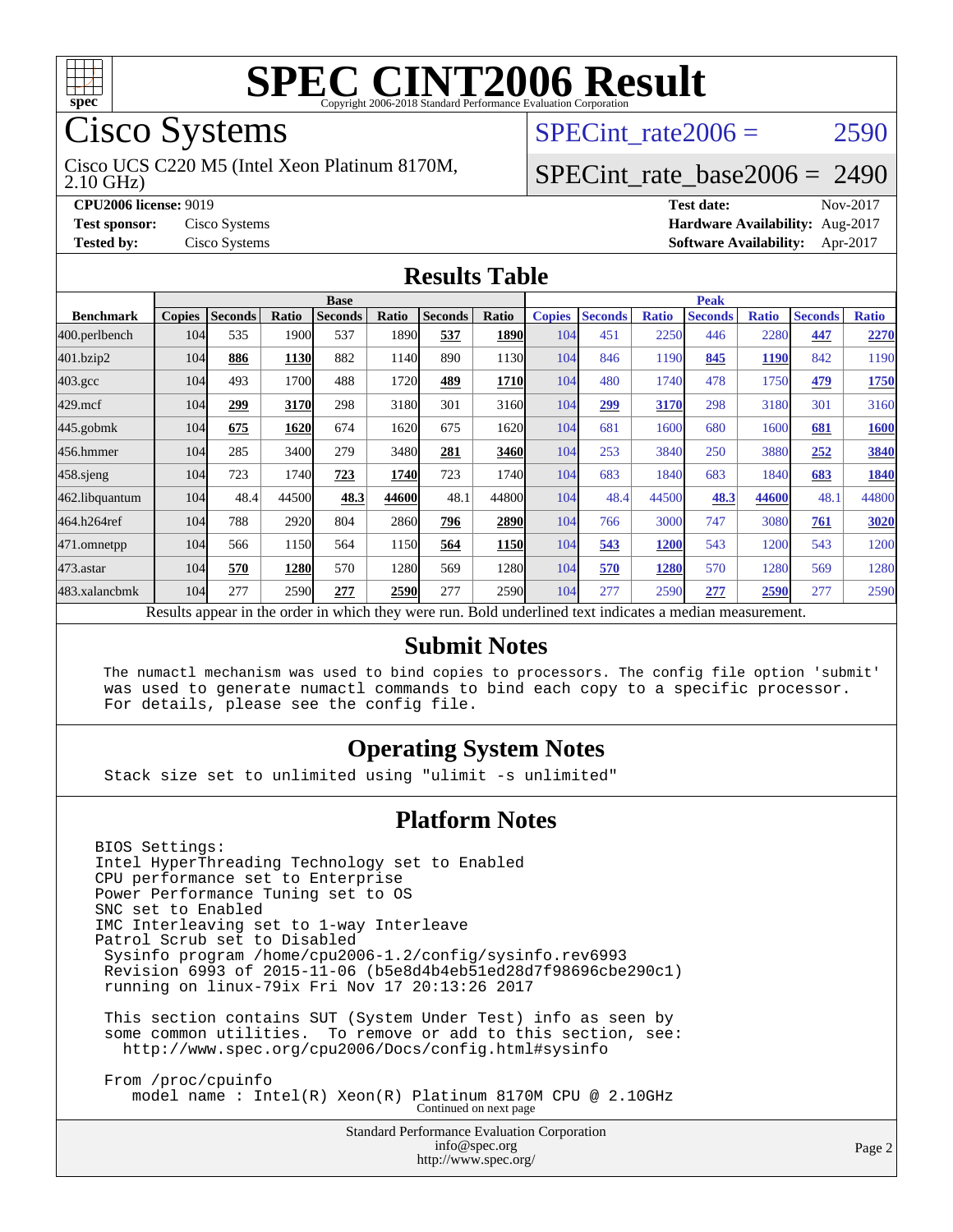

#### **[SPEC CINT2006 Result](http://www.spec.org/auto/cpu2006/Docs/result-fields.html#SPECCINT2006Result)** Copyright 2006-2018 Standard Performance Evaluation Corporation

Cisco Systems

2.10 GHz) Cisco UCS C220 M5 (Intel Xeon Platinum 8170M, SPECint rate $2006 = 2590$ 

[SPECint\\_rate\\_base2006 =](http://www.spec.org/auto/cpu2006/Docs/result-fields.html#SPECintratebase2006) 2490

**[CPU2006 license:](http://www.spec.org/auto/cpu2006/Docs/result-fields.html#CPU2006license)** 9019 **[Test date:](http://www.spec.org/auto/cpu2006/Docs/result-fields.html#Testdate)** Nov-2017 **[Test sponsor:](http://www.spec.org/auto/cpu2006/Docs/result-fields.html#Testsponsor)** Cisco Systems **[Hardware Availability:](http://www.spec.org/auto/cpu2006/Docs/result-fields.html#HardwareAvailability)** Aug-2017 **[Tested by:](http://www.spec.org/auto/cpu2006/Docs/result-fields.html#Testedby)** Cisco Systems **[Software Availability:](http://www.spec.org/auto/cpu2006/Docs/result-fields.html#SoftwareAvailability)** Apr-2017

#### **[Platform Notes \(Continued\)](http://www.spec.org/auto/cpu2006/Docs/result-fields.html#PlatformNotes)**

Standard Performance Evaluation Corporation [info@spec.org](mailto:info@spec.org) 2 "physical id"s (chips) 104 "processors" cores, siblings (Caution: counting these is hw and system dependent. The following excerpts from /proc/cpuinfo might not be reliable. Use with caution.) cpu cores : 26 siblings : 52 physical 0: cores 0 1 2 3 4 5 6 8 9 10 11 12 13 16 17 18 19 20 21 22 24 25 26 27 28 29 physical 1: cores 0 1 2 3 4 5 6 8 9 10 11 12 13 16 17 18 19 20 21 22 24 25 26 27 28 29 cache size : 36608 KB From /proc/meminfo MemTotal: 394653040 kB HugePages\_Total: 0<br>Hugepagesize: 2048 kB Hugepagesize: From /etc/\*release\* /etc/\*version\* SuSE-release: SUSE Linux Enterprise Server 12 (x86\_64) VERSION = 12 PATCHLEVEL = 2 # This file is deprecated and will be removed in a future service pack or release. # Please check /etc/os-release for details about this release. os-release: NAME="SLES" VERSION="12-SP2" VERSION\_ID="12.2" PRETTY\_NAME="SUSE Linux Enterprise Server 12 SP2" ID="sles" ANSI\_COLOR="0;32" CPE\_NAME="cpe:/o:suse:sles:12:sp2" uname -a: Linux linux-79ix 4.4.21-69-default #1 SMP Tue Oct 25 10:58:20 UTC 2016 (9464f67) x86\_64 x86\_64 x86\_64 GNU/Linux run-level 3 Nov 17 19:43 SPEC is set to: /home/cpu2006-1.2 Filesystem Type Size Used Avail Use% Mounted on 88G 329G 21% /home Additional information from dmidecode: Warning: Use caution when you interpret this section. The 'dmidecode' program reads system data which is "intended to allow hardware to be accurately determined", but the intent may not be met, as there are frequent changes to hardware, firmware, and the "DMTF SMBIOS" standard. BIOS Cisco Systems, Inc. C220M5.3.1.1d.0.0615170645 06/15/2017 Continued on next page

<http://www.spec.org/>

Page 3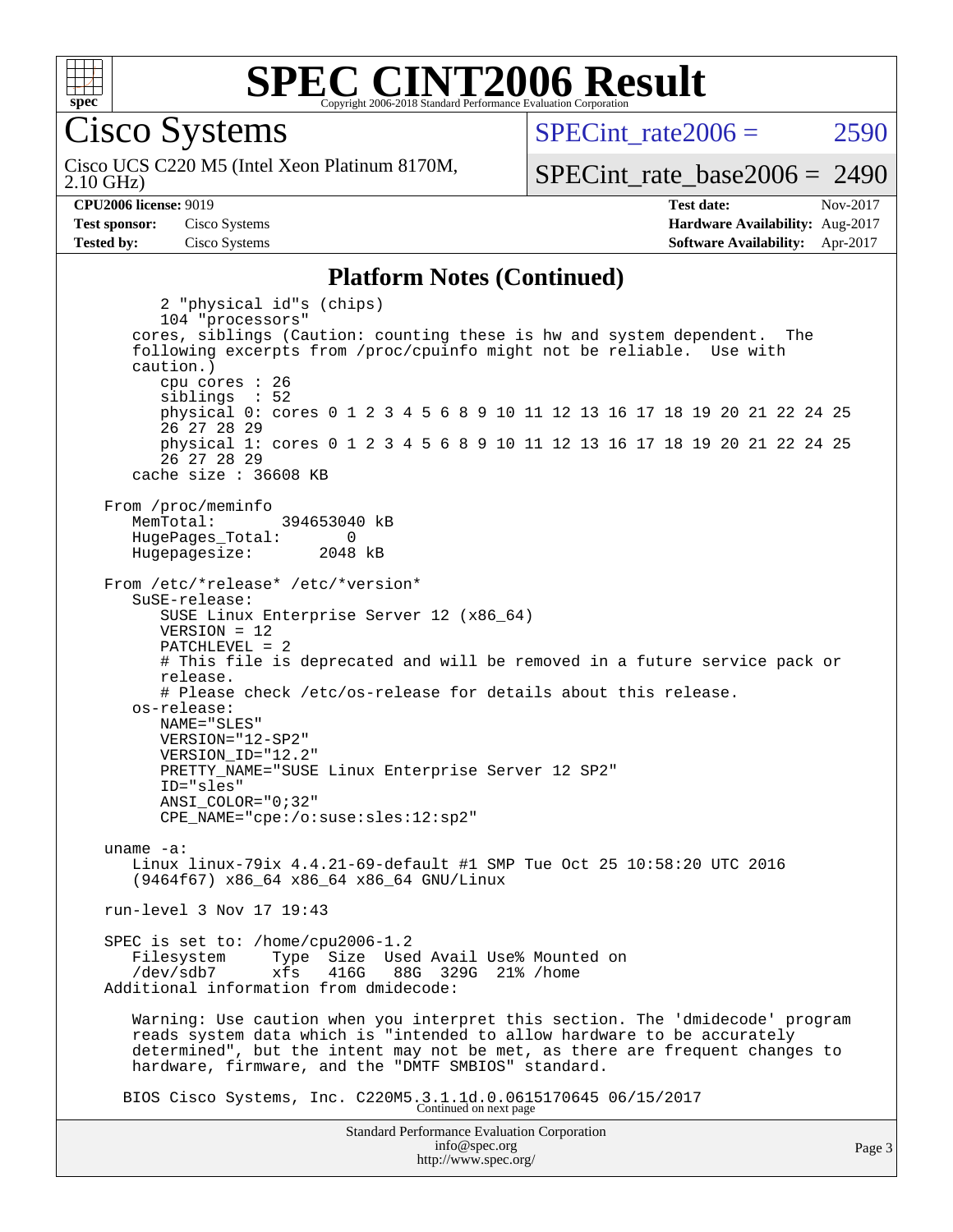

#### **[SPEC CINT2006 Result](http://www.spec.org/auto/cpu2006/Docs/result-fields.html#SPECCINT2006Result)** Copyright 2006-2018 Standard Performance Evaluation C

Cisco Systems

SPECint rate $2006 = 2590$ 

2.10 GHz) Cisco UCS C220 M5 (Intel Xeon Platinum 8170M,

[SPECint\\_rate\\_base2006 =](http://www.spec.org/auto/cpu2006/Docs/result-fields.html#SPECintratebase2006) 2490

**[CPU2006 license:](http://www.spec.org/auto/cpu2006/Docs/result-fields.html#CPU2006license)** 9019 **[Test date:](http://www.spec.org/auto/cpu2006/Docs/result-fields.html#Testdate)** Nov-2017 **[Test sponsor:](http://www.spec.org/auto/cpu2006/Docs/result-fields.html#Testsponsor)** Cisco Systems **[Hardware Availability:](http://www.spec.org/auto/cpu2006/Docs/result-fields.html#HardwareAvailability)** Aug-2017 **[Tested by:](http://www.spec.org/auto/cpu2006/Docs/result-fields.html#Testedby)** Cisco Systems **[Software Availability:](http://www.spec.org/auto/cpu2006/Docs/result-fields.html#SoftwareAvailability)** Apr-2017

#### **[Platform Notes \(Continued\)](http://www.spec.org/auto/cpu2006/Docs/result-fields.html#PlatformNotes)**

Memory:

24x 0xCE00 M393A2G40EB2-CTD 16 GB 2 rank 2666 MHz

(End of data from sysinfo program)

#### **[General Notes](http://www.spec.org/auto/cpu2006/Docs/result-fields.html#GeneralNotes)**

Environment variables set by runspec before the start of the run: LD\_LIBRARY\_PATH = "/opt/intel/lib/ia32:/opt/intel/lib/intel64:/home/cpu2006-1.2/sh10.2"

 Binaries compiled on a system with 1x Intel Core i7-4790 CPU + 32GB RAM memory using Redhat Enterprise Linux 7.2 Transparent Huge Pages enabled with: echo always > /sys/kernel/mm/transparent\_hugepage/enabled Filesystem page cache cleared with: shell invocation of 'sync; echo 3 > /proc/sys/vm/drop\_caches' prior to run runspec command invoked through numactl i.e.: numactl --interleave=all runspec <etc>

## **[Base Compiler Invocation](http://www.spec.org/auto/cpu2006/Docs/result-fields.html#BaseCompilerInvocation)**

[C benchmarks](http://www.spec.org/auto/cpu2006/Docs/result-fields.html#Cbenchmarks):

[icc -m32 -L/opt/intel/compilers\\_and\\_libraries\\_2018/linux/lib/ia32](http://www.spec.org/cpu2006/results/res2017q4/cpu2006-20171128-50909.flags.html#user_CCbase_intel_icc_04f59596a08f358effe90d044cbb175f)

[C++ benchmarks:](http://www.spec.org/auto/cpu2006/Docs/result-fields.html#CXXbenchmarks)

[icpc -m32 -L/opt/intel/compilers\\_and\\_libraries\\_2018/linux/lib/ia32](http://www.spec.org/cpu2006/results/res2017q4/cpu2006-20171128-50909.flags.html#user_CXXbase_intel_icpc_6c160d62a51f1e5feef3a5e8eb2cd87e)

# **[Base Portability Flags](http://www.spec.org/auto/cpu2006/Docs/result-fields.html#BasePortabilityFlags)**

 400.perlbench: [-D\\_FILE\\_OFFSET\\_BITS=64](http://www.spec.org/cpu2006/results/res2017q4/cpu2006-20171128-50909.flags.html#user_basePORTABILITY400_perlbench_file_offset_bits_64_438cf9856305ebd76870a2c6dc2689ab) [-DSPEC\\_CPU\\_LINUX\\_IA32](http://www.spec.org/cpu2006/results/res2017q4/cpu2006-20171128-50909.flags.html#b400.perlbench_baseCPORTABILITY_DSPEC_CPU_LINUX_IA32) 401.bzip2: [-D\\_FILE\\_OFFSET\\_BITS=64](http://www.spec.org/cpu2006/results/res2017q4/cpu2006-20171128-50909.flags.html#user_basePORTABILITY401_bzip2_file_offset_bits_64_438cf9856305ebd76870a2c6dc2689ab) 403.gcc: [-D\\_FILE\\_OFFSET\\_BITS=64](http://www.spec.org/cpu2006/results/res2017q4/cpu2006-20171128-50909.flags.html#user_basePORTABILITY403_gcc_file_offset_bits_64_438cf9856305ebd76870a2c6dc2689ab) 429.mcf: [-D\\_FILE\\_OFFSET\\_BITS=64](http://www.spec.org/cpu2006/results/res2017q4/cpu2006-20171128-50909.flags.html#user_basePORTABILITY429_mcf_file_offset_bits_64_438cf9856305ebd76870a2c6dc2689ab) 445.gobmk: [-D\\_FILE\\_OFFSET\\_BITS=64](http://www.spec.org/cpu2006/results/res2017q4/cpu2006-20171128-50909.flags.html#user_basePORTABILITY445_gobmk_file_offset_bits_64_438cf9856305ebd76870a2c6dc2689ab) 456.hmmer: [-D\\_FILE\\_OFFSET\\_BITS=64](http://www.spec.org/cpu2006/results/res2017q4/cpu2006-20171128-50909.flags.html#user_basePORTABILITY456_hmmer_file_offset_bits_64_438cf9856305ebd76870a2c6dc2689ab) 458.sjeng: [-D\\_FILE\\_OFFSET\\_BITS=64](http://www.spec.org/cpu2006/results/res2017q4/cpu2006-20171128-50909.flags.html#user_basePORTABILITY458_sjeng_file_offset_bits_64_438cf9856305ebd76870a2c6dc2689ab) 462.libquantum: [-D\\_FILE\\_OFFSET\\_BITS=64](http://www.spec.org/cpu2006/results/res2017q4/cpu2006-20171128-50909.flags.html#user_basePORTABILITY462_libquantum_file_offset_bits_64_438cf9856305ebd76870a2c6dc2689ab) [-DSPEC\\_CPU\\_LINUX](http://www.spec.org/cpu2006/results/res2017q4/cpu2006-20171128-50909.flags.html#b462.libquantum_baseCPORTABILITY_DSPEC_CPU_LINUX) 464.h264ref: [-D\\_FILE\\_OFFSET\\_BITS=64](http://www.spec.org/cpu2006/results/res2017q4/cpu2006-20171128-50909.flags.html#user_basePORTABILITY464_h264ref_file_offset_bits_64_438cf9856305ebd76870a2c6dc2689ab) 471.omnetpp: [-D\\_FILE\\_OFFSET\\_BITS=64](http://www.spec.org/cpu2006/results/res2017q4/cpu2006-20171128-50909.flags.html#user_basePORTABILITY471_omnetpp_file_offset_bits_64_438cf9856305ebd76870a2c6dc2689ab) 473.astar: [-D\\_FILE\\_OFFSET\\_BITS=64](http://www.spec.org/cpu2006/results/res2017q4/cpu2006-20171128-50909.flags.html#user_basePORTABILITY473_astar_file_offset_bits_64_438cf9856305ebd76870a2c6dc2689ab) 483.xalancbmk: [-D\\_FILE\\_OFFSET\\_BITS=64](http://www.spec.org/cpu2006/results/res2017q4/cpu2006-20171128-50909.flags.html#user_basePORTABILITY483_xalancbmk_file_offset_bits_64_438cf9856305ebd76870a2c6dc2689ab) [-DSPEC\\_CPU\\_LINUX](http://www.spec.org/cpu2006/results/res2017q4/cpu2006-20171128-50909.flags.html#b483.xalancbmk_baseCXXPORTABILITY_DSPEC_CPU_LINUX)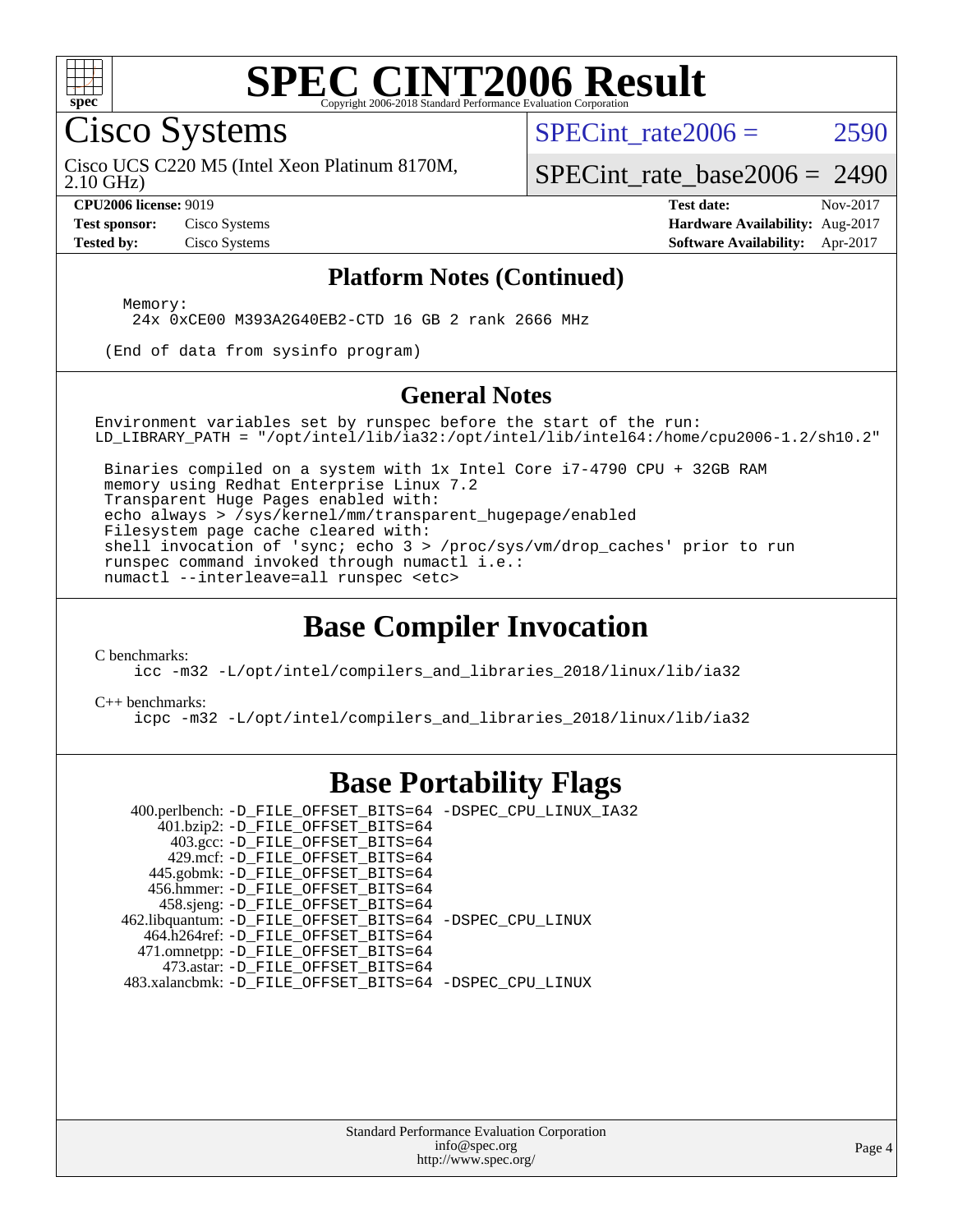

#### **[SPEC CINT2006 Result](http://www.spec.org/auto/cpu2006/Docs/result-fields.html#SPECCINT2006Result)** Copyright 2006-2018 Standard Performance Evaluation C

Cisco Systems

SPECint rate $2006 = 2590$ 

2.10 GHz) Cisco UCS C220 M5 (Intel Xeon Platinum 8170M,

[SPECint\\_rate\\_base2006 =](http://www.spec.org/auto/cpu2006/Docs/result-fields.html#SPECintratebase2006) 2490

**[CPU2006 license:](http://www.spec.org/auto/cpu2006/Docs/result-fields.html#CPU2006license)** 9019 **[Test date:](http://www.spec.org/auto/cpu2006/Docs/result-fields.html#Testdate)** Nov-2017 **[Test sponsor:](http://www.spec.org/auto/cpu2006/Docs/result-fields.html#Testsponsor)** Cisco Systems **[Hardware Availability:](http://www.spec.org/auto/cpu2006/Docs/result-fields.html#HardwareAvailability)** Aug-2017 **[Tested by:](http://www.spec.org/auto/cpu2006/Docs/result-fields.html#Testedby)** Cisco Systems **[Software Availability:](http://www.spec.org/auto/cpu2006/Docs/result-fields.html#SoftwareAvailability)** Apr-2017

## **[Base Optimization Flags](http://www.spec.org/auto/cpu2006/Docs/result-fields.html#BaseOptimizationFlags)**

[C benchmarks](http://www.spec.org/auto/cpu2006/Docs/result-fields.html#Cbenchmarks):

[-xHOST](http://www.spec.org/cpu2006/results/res2017q4/cpu2006-20171128-50909.flags.html#user_CCbase_f-xHost_e62ac3e528d1159ebbc7507f5617393f) [-ipo](http://www.spec.org/cpu2006/results/res2017q4/cpu2006-20171128-50909.flags.html#user_CCbase_f-ipo) [-O3](http://www.spec.org/cpu2006/results/res2017q4/cpu2006-20171128-50909.flags.html#user_CCbase_f-O3) [-no-prec-div](http://www.spec.org/cpu2006/results/res2017q4/cpu2006-20171128-50909.flags.html#user_CCbase_f-no-prec-div) [-qopt-prefetch](http://www.spec.org/cpu2006/results/res2017q4/cpu2006-20171128-50909.flags.html#user_CCbase_f-qopt-prefetch) [-qopt-mem-layout-trans=3](http://www.spec.org/cpu2006/results/res2017q4/cpu2006-20171128-50909.flags.html#user_CCbase_f-qopt-mem-layout-trans_170f5be61cd2cedc9b54468c59262d5d)

[C++ benchmarks:](http://www.spec.org/auto/cpu2006/Docs/result-fields.html#CXXbenchmarks)

[-xHOST](http://www.spec.org/cpu2006/results/res2017q4/cpu2006-20171128-50909.flags.html#user_CXXbase_f-xHost_e62ac3e528d1159ebbc7507f5617393f) [-ipo](http://www.spec.org/cpu2006/results/res2017q4/cpu2006-20171128-50909.flags.html#user_CXXbase_f-ipo) [-O3](http://www.spec.org/cpu2006/results/res2017q4/cpu2006-20171128-50909.flags.html#user_CXXbase_f-O3) [-no-prec-div](http://www.spec.org/cpu2006/results/res2017q4/cpu2006-20171128-50909.flags.html#user_CXXbase_f-no-prec-div) [-qopt-prefetch](http://www.spec.org/cpu2006/results/res2017q4/cpu2006-20171128-50909.flags.html#user_CXXbase_f-qopt-prefetch) [-qopt-mem-layout-trans=3](http://www.spec.org/cpu2006/results/res2017q4/cpu2006-20171128-50909.flags.html#user_CXXbase_f-qopt-mem-layout-trans_170f5be61cd2cedc9b54468c59262d5d) [-Wl,-z,muldefs](http://www.spec.org/cpu2006/results/res2017q4/cpu2006-20171128-50909.flags.html#user_CXXbase_link_force_multiple1_74079c344b956b9658436fd1b6dd3a8a) [-L/home/cpu2006-1.2/sh10.2 -lsmartheap](http://www.spec.org/cpu2006/results/res2017q4/cpu2006-20171128-50909.flags.html#user_CXXbase_SmartHeap_5706a66a2f6a219cbb238ac92a73101d)

# **[Base Other Flags](http://www.spec.org/auto/cpu2006/Docs/result-fields.html#BaseOtherFlags)**

[C benchmarks](http://www.spec.org/auto/cpu2006/Docs/result-fields.html#Cbenchmarks):

403.gcc: [-Dalloca=\\_alloca](http://www.spec.org/cpu2006/results/res2017q4/cpu2006-20171128-50909.flags.html#b403.gcc_baseEXTRA_CFLAGS_Dalloca_be3056838c12de2578596ca5467af7f3)

# **[Peak Compiler Invocation](http://www.spec.org/auto/cpu2006/Docs/result-fields.html#PeakCompilerInvocation)**

[C benchmarks \(except as noted below\)](http://www.spec.org/auto/cpu2006/Docs/result-fields.html#Cbenchmarksexceptasnotedbelow):

[icc -m32 -L/opt/intel/compilers\\_and\\_libraries\\_2018/linux/lib/ia32](http://www.spec.org/cpu2006/results/res2017q4/cpu2006-20171128-50909.flags.html#user_CCpeak_intel_icc_04f59596a08f358effe90d044cbb175f)

400.perlbench: [icc -m64](http://www.spec.org/cpu2006/results/res2017q4/cpu2006-20171128-50909.flags.html#user_peakCCLD400_perlbench_intel_icc_64bit_bda6cc9af1fdbb0edc3795bac97ada53)

401.bzip2: [icc -m64](http://www.spec.org/cpu2006/results/res2017q4/cpu2006-20171128-50909.flags.html#user_peakCCLD401_bzip2_intel_icc_64bit_bda6cc9af1fdbb0edc3795bac97ada53)

456.hmmer: [icc -m64](http://www.spec.org/cpu2006/results/res2017q4/cpu2006-20171128-50909.flags.html#user_peakCCLD456_hmmer_intel_icc_64bit_bda6cc9af1fdbb0edc3795bac97ada53)

 $458 \text{.}$ sjeng: icc  $-\text{m64}$ 

[C++ benchmarks:](http://www.spec.org/auto/cpu2006/Docs/result-fields.html#CXXbenchmarks)

[icpc -m32 -L/opt/intel/compilers\\_and\\_libraries\\_2018/linux/lib/ia32](http://www.spec.org/cpu2006/results/res2017q4/cpu2006-20171128-50909.flags.html#user_CXXpeak_intel_icpc_6c160d62a51f1e5feef3a5e8eb2cd87e)

# **[Peak Portability Flags](http://www.spec.org/auto/cpu2006/Docs/result-fields.html#PeakPortabilityFlags)**

 400.perlbench: [-DSPEC\\_CPU\\_LP64](http://www.spec.org/cpu2006/results/res2017q4/cpu2006-20171128-50909.flags.html#b400.perlbench_peakCPORTABILITY_DSPEC_CPU_LP64) [-DSPEC\\_CPU\\_LINUX\\_X64](http://www.spec.org/cpu2006/results/res2017q4/cpu2006-20171128-50909.flags.html#b400.perlbench_peakCPORTABILITY_DSPEC_CPU_LINUX_X64) 401.bzip2: [-DSPEC\\_CPU\\_LP64](http://www.spec.org/cpu2006/results/res2017q4/cpu2006-20171128-50909.flags.html#suite_peakCPORTABILITY401_bzip2_DSPEC_CPU_LP64) 403.gcc: [-D\\_FILE\\_OFFSET\\_BITS=64](http://www.spec.org/cpu2006/results/res2017q4/cpu2006-20171128-50909.flags.html#user_peakPORTABILITY403_gcc_file_offset_bits_64_438cf9856305ebd76870a2c6dc2689ab) 429.mcf: [-D\\_FILE\\_OFFSET\\_BITS=64](http://www.spec.org/cpu2006/results/res2017q4/cpu2006-20171128-50909.flags.html#user_peakPORTABILITY429_mcf_file_offset_bits_64_438cf9856305ebd76870a2c6dc2689ab) 445.gobmk: [-D\\_FILE\\_OFFSET\\_BITS=64](http://www.spec.org/cpu2006/results/res2017q4/cpu2006-20171128-50909.flags.html#user_peakPORTABILITY445_gobmk_file_offset_bits_64_438cf9856305ebd76870a2c6dc2689ab) 456.hmmer: [-DSPEC\\_CPU\\_LP64](http://www.spec.org/cpu2006/results/res2017q4/cpu2006-20171128-50909.flags.html#suite_peakCPORTABILITY456_hmmer_DSPEC_CPU_LP64) 458.sjeng: [-DSPEC\\_CPU\\_LP64](http://www.spec.org/cpu2006/results/res2017q4/cpu2006-20171128-50909.flags.html#suite_peakCPORTABILITY458_sjeng_DSPEC_CPU_LP64) 462.libquantum: [-D\\_FILE\\_OFFSET\\_BITS=64](http://www.spec.org/cpu2006/results/res2017q4/cpu2006-20171128-50909.flags.html#user_peakPORTABILITY462_libquantum_file_offset_bits_64_438cf9856305ebd76870a2c6dc2689ab) [-DSPEC\\_CPU\\_LINUX](http://www.spec.org/cpu2006/results/res2017q4/cpu2006-20171128-50909.flags.html#b462.libquantum_peakCPORTABILITY_DSPEC_CPU_LINUX) 464.h264ref: [-D\\_FILE\\_OFFSET\\_BITS=64](http://www.spec.org/cpu2006/results/res2017q4/cpu2006-20171128-50909.flags.html#user_peakPORTABILITY464_h264ref_file_offset_bits_64_438cf9856305ebd76870a2c6dc2689ab) 471.omnetpp: [-D\\_FILE\\_OFFSET\\_BITS=64](http://www.spec.org/cpu2006/results/res2017q4/cpu2006-20171128-50909.flags.html#user_peakPORTABILITY471_omnetpp_file_offset_bits_64_438cf9856305ebd76870a2c6dc2689ab) 473.astar: [-D\\_FILE\\_OFFSET\\_BITS=64](http://www.spec.org/cpu2006/results/res2017q4/cpu2006-20171128-50909.flags.html#user_peakPORTABILITY473_astar_file_offset_bits_64_438cf9856305ebd76870a2c6dc2689ab) 483.xalancbmk: [-D\\_FILE\\_OFFSET\\_BITS=64](http://www.spec.org/cpu2006/results/res2017q4/cpu2006-20171128-50909.flags.html#user_peakPORTABILITY483_xalancbmk_file_offset_bits_64_438cf9856305ebd76870a2c6dc2689ab) [-DSPEC\\_CPU\\_LINUX](http://www.spec.org/cpu2006/results/res2017q4/cpu2006-20171128-50909.flags.html#b483.xalancbmk_peakCXXPORTABILITY_DSPEC_CPU_LINUX)

> Standard Performance Evaluation Corporation [info@spec.org](mailto:info@spec.org) <http://www.spec.org/>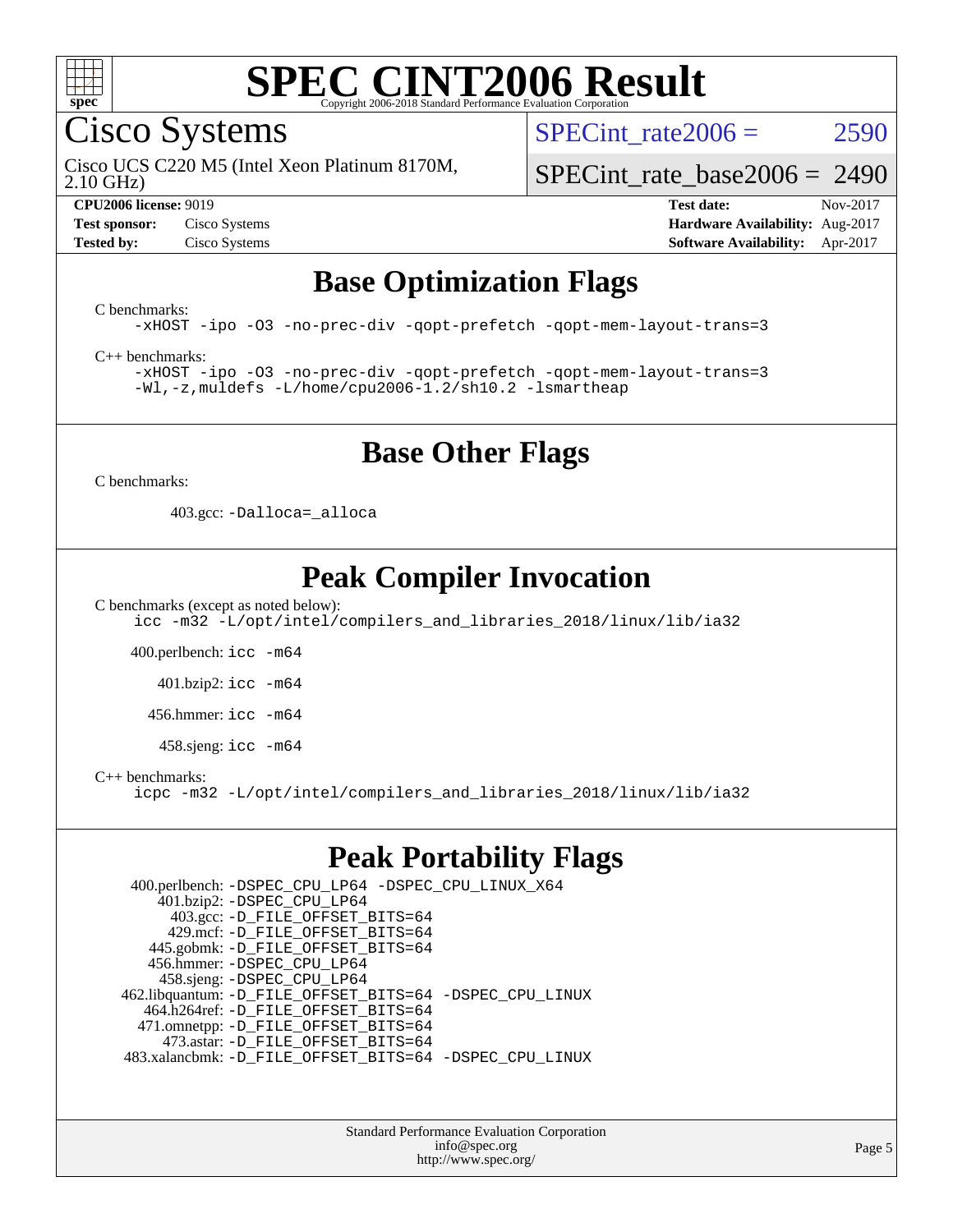

#### **[SPEC CINT2006 Result](http://www.spec.org/auto/cpu2006/Docs/result-fields.html#SPECCINT2006Result)** Copyright 2006-2018 Standard Performance Evaluation C

Cisco Systems

SPECint rate $2006 = 2590$ 

2.10 GHz) Cisco UCS C220 M5 (Intel Xeon Platinum 8170M,

[SPECint\\_rate\\_base2006 =](http://www.spec.org/auto/cpu2006/Docs/result-fields.html#SPECintratebase2006) 2490

| <b>Test sponsor:</b> | Cisco Systems |
|----------------------|---------------|
| <b>Tested by:</b>    | Cisco Systems |

**[CPU2006 license:](http://www.spec.org/auto/cpu2006/Docs/result-fields.html#CPU2006license)** 9019 **[Test date:](http://www.spec.org/auto/cpu2006/Docs/result-fields.html#Testdate)** Nov-2017 **[Hardware Availability:](http://www.spec.org/auto/cpu2006/Docs/result-fields.html#HardwareAvailability)** Aug-2017 **[Software Availability:](http://www.spec.org/auto/cpu2006/Docs/result-fields.html#SoftwareAvailability)** Apr-2017

# **[Peak Optimization Flags](http://www.spec.org/auto/cpu2006/Docs/result-fields.html#PeakOptimizationFlags)**

[C benchmarks](http://www.spec.org/auto/cpu2006/Docs/result-fields.html#Cbenchmarks):

 400.perlbench: [-prof-gen](http://www.spec.org/cpu2006/results/res2017q4/cpu2006-20171128-50909.flags.html#user_peakPASS1_CFLAGSPASS1_LDCFLAGS400_perlbench_prof_gen_e43856698f6ca7b7e442dfd80e94a8fc)(pass 1) [-prof-use](http://www.spec.org/cpu2006/results/res2017q4/cpu2006-20171128-50909.flags.html#user_peakPASS2_CFLAGSPASS2_LDCFLAGS400_perlbench_prof_use_bccf7792157ff70d64e32fe3e1250b55)(pass 2) [-xHOST](http://www.spec.org/cpu2006/results/res2017q4/cpu2006-20171128-50909.flags.html#user_peakPASS2_CFLAGSPASS2_LDCFLAGS400_perlbench_f-xHost_e62ac3e528d1159ebbc7507f5617393f)(pass 2)  $-par-num-threads=1(pass 1) -ipo(pass 2) -O3(pass 2)$  $-par-num-threads=1(pass 1) -ipo(pass 2) -O3(pass 2)$  $-par-num-threads=1(pass 1) -ipo(pass 2) -O3(pass 2)$  $-par-num-threads=1(pass 1) -ipo(pass 2) -O3(pass 2)$  $-par-num-threads=1(pass 1) -ipo(pass 2) -O3(pass 2)$  $-par-num-threads=1(pass 1) -ipo(pass 2) -O3(pass 2)$ [-no-prec-div](http://www.spec.org/cpu2006/results/res2017q4/cpu2006-20171128-50909.flags.html#user_peakPASS2_CFLAGSPASS2_LDCFLAGS400_perlbench_f-no-prec-div)(pass 2) [-auto-ilp32](http://www.spec.org/cpu2006/results/res2017q4/cpu2006-20171128-50909.flags.html#user_peakCOPTIMIZE400_perlbench_f-auto-ilp32) [-qopt-mem-layout-trans=3](http://www.spec.org/cpu2006/results/res2017q4/cpu2006-20171128-50909.flags.html#user_peakCOPTIMIZE400_perlbench_f-qopt-mem-layout-trans_170f5be61cd2cedc9b54468c59262d5d) 401.bzip2: [-prof-gen](http://www.spec.org/cpu2006/results/res2017q4/cpu2006-20171128-50909.flags.html#user_peakPASS1_CFLAGSPASS1_LDCFLAGS401_bzip2_prof_gen_e43856698f6ca7b7e442dfd80e94a8fc)(pass 1) [-prof-use](http://www.spec.org/cpu2006/results/res2017q4/cpu2006-20171128-50909.flags.html#user_peakPASS2_CFLAGSPASS2_LDCFLAGS401_bzip2_prof_use_bccf7792157ff70d64e32fe3e1250b55)(pass 2) [-xHOST](http://www.spec.org/cpu2006/results/res2017q4/cpu2006-20171128-50909.flags.html#user_peakPASS2_CFLAGSPASS2_LDCFLAGS401_bzip2_f-xHost_e62ac3e528d1159ebbc7507f5617393f)(pass 2)  $-par-num-threads=1(pass 1) -ipo(pass 2) -O3(pass 2)$  $-par-num-threads=1(pass 1) -ipo(pass 2) -O3(pass 2)$  $-par-num-threads=1(pass 1) -ipo(pass 2) -O3(pass 2)$  $-par-num-threads=1(pass 1) -ipo(pass 2) -O3(pass 2)$  $-par-num-threads=1(pass 1) -ipo(pass 2) -O3(pass 2)$  $-par-num-threads=1(pass 1) -ipo(pass 2) -O3(pass 2)$ [-no-prec-div](http://www.spec.org/cpu2006/results/res2017q4/cpu2006-20171128-50909.flags.html#user_peakPASS2_CFLAGSPASS2_LDCFLAGS401_bzip2_f-no-prec-div)(pass 2) [-qopt-prefetch](http://www.spec.org/cpu2006/results/res2017q4/cpu2006-20171128-50909.flags.html#user_peakCOPTIMIZE401_bzip2_f-qopt-prefetch) [-auto-ilp32](http://www.spec.org/cpu2006/results/res2017q4/cpu2006-20171128-50909.flags.html#user_peakCOPTIMIZE401_bzip2_f-auto-ilp32) [-qopt-mem-layout-trans=3](http://www.spec.org/cpu2006/results/res2017q4/cpu2006-20171128-50909.flags.html#user_peakCOPTIMIZE401_bzip2_f-qopt-mem-layout-trans_170f5be61cd2cedc9b54468c59262d5d) 403.gcc: [-xHOST](http://www.spec.org/cpu2006/results/res2017q4/cpu2006-20171128-50909.flags.html#user_peakOPTIMIZE403_gcc_f-xHost_e62ac3e528d1159ebbc7507f5617393f) [-ipo](http://www.spec.org/cpu2006/results/res2017q4/cpu2006-20171128-50909.flags.html#user_peakOPTIMIZE403_gcc_f-ipo) [-O3](http://www.spec.org/cpu2006/results/res2017q4/cpu2006-20171128-50909.flags.html#user_peakOPTIMIZE403_gcc_f-O3) [-no-prec-div](http://www.spec.org/cpu2006/results/res2017q4/cpu2006-20171128-50909.flags.html#user_peakOPTIMIZE403_gcc_f-no-prec-div) [-qopt-mem-layout-trans=3](http://www.spec.org/cpu2006/results/res2017q4/cpu2006-20171128-50909.flags.html#user_peakCOPTIMIZE403_gcc_f-qopt-mem-layout-trans_170f5be61cd2cedc9b54468c59262d5d)  $429$ .mcf: basepeak = yes 445.gobmk: [-prof-gen](http://www.spec.org/cpu2006/results/res2017q4/cpu2006-20171128-50909.flags.html#user_peakPASS1_CFLAGSPASS1_LDCFLAGS445_gobmk_prof_gen_e43856698f6ca7b7e442dfd80e94a8fc)(pass 1) [-prof-use](http://www.spec.org/cpu2006/results/res2017q4/cpu2006-20171128-50909.flags.html#user_peakPASS2_CFLAGSPASS2_LDCFLAGSPASS2_LDFLAGS445_gobmk_prof_use_bccf7792157ff70d64e32fe3e1250b55)(pass 2) [-xHOST](http://www.spec.org/cpu2006/results/res2017q4/cpu2006-20171128-50909.flags.html#user_peakPASS2_CFLAGSPASS2_LDCFLAGSPASS2_LDFLAGS445_gobmk_f-xHost_e62ac3e528d1159ebbc7507f5617393f)(pass 2)  $-par-num-threads=1(pass 1) -ipo(pass 2) -O3(pass 2)$  $-par-num-threads=1(pass 1) -ipo(pass 2) -O3(pass 2)$  $-par-num-threads=1(pass 1) -ipo(pass 2) -O3(pass 2)$  $-par-num-threads=1(pass 1) -ipo(pass 2) -O3(pass 2)$  $-par-num-threads=1(pass 1) -ipo(pass 2) -O3(pass 2)$  $-par-num-threads=1(pass 1) -ipo(pass 2) -O3(pass 2)$ [-no-prec-div](http://www.spec.org/cpu2006/results/res2017q4/cpu2006-20171128-50909.flags.html#user_peakPASS2_LDCFLAGS445_gobmk_f-no-prec-div)(pass 2) [-qopt-mem-layout-trans=3](http://www.spec.org/cpu2006/results/res2017q4/cpu2006-20171128-50909.flags.html#user_peakCOPTIMIZE445_gobmk_f-qopt-mem-layout-trans_170f5be61cd2cedc9b54468c59262d5d) 456.hmmer: [-xHOST](http://www.spec.org/cpu2006/results/res2017q4/cpu2006-20171128-50909.flags.html#user_peakOPTIMIZE456_hmmer_f-xHost_e62ac3e528d1159ebbc7507f5617393f) [-ipo](http://www.spec.org/cpu2006/results/res2017q4/cpu2006-20171128-50909.flags.html#user_peakOPTIMIZE456_hmmer_f-ipo) [-O3](http://www.spec.org/cpu2006/results/res2017q4/cpu2006-20171128-50909.flags.html#user_peakOPTIMIZE456_hmmer_f-O3) [-no-prec-div](http://www.spec.org/cpu2006/results/res2017q4/cpu2006-20171128-50909.flags.html#user_peakOPTIMIZE456_hmmer_f-no-prec-div) [-unroll2](http://www.spec.org/cpu2006/results/res2017q4/cpu2006-20171128-50909.flags.html#user_peakCOPTIMIZE456_hmmer_f-unroll_784dae83bebfb236979b41d2422d7ec2) [-auto-ilp32](http://www.spec.org/cpu2006/results/res2017q4/cpu2006-20171128-50909.flags.html#user_peakCOPTIMIZE456_hmmer_f-auto-ilp32) [-qopt-mem-layout-trans=3](http://www.spec.org/cpu2006/results/res2017q4/cpu2006-20171128-50909.flags.html#user_peakCOPTIMIZE456_hmmer_f-qopt-mem-layout-trans_170f5be61cd2cedc9b54468c59262d5d) 458.sjeng: [-prof-gen](http://www.spec.org/cpu2006/results/res2017q4/cpu2006-20171128-50909.flags.html#user_peakPASS1_CFLAGSPASS1_LDCFLAGS458_sjeng_prof_gen_e43856698f6ca7b7e442dfd80e94a8fc)(pass 1) [-prof-use](http://www.spec.org/cpu2006/results/res2017q4/cpu2006-20171128-50909.flags.html#user_peakPASS2_CFLAGSPASS2_LDCFLAGS458_sjeng_prof_use_bccf7792157ff70d64e32fe3e1250b55)(pass 2) [-xHOST](http://www.spec.org/cpu2006/results/res2017q4/cpu2006-20171128-50909.flags.html#user_peakPASS2_CFLAGSPASS2_LDCFLAGS458_sjeng_f-xHost_e62ac3e528d1159ebbc7507f5617393f)(pass 2)  $-par-num-threads=1(pass 1) -ipo(pass 2) -O3(pass 2)$  $-par-num-threads=1(pass 1) -ipo(pass 2) -O3(pass 2)$  $-par-num-threads=1(pass 1) -ipo(pass 2) -O3(pass 2)$  $-par-num-threads=1(pass 1) -ipo(pass 2) -O3(pass 2)$  $-par-num-threads=1(pass 1) -ipo(pass 2) -O3(pass 2)$  $-par-num-threads=1(pass 1) -ipo(pass 2) -O3(pass 2)$ [-no-prec-div](http://www.spec.org/cpu2006/results/res2017q4/cpu2006-20171128-50909.flags.html#user_peakPASS2_CFLAGSPASS2_LDCFLAGS458_sjeng_f-no-prec-div)(pass 2) [-unroll4](http://www.spec.org/cpu2006/results/res2017q4/cpu2006-20171128-50909.flags.html#user_peakCOPTIMIZE458_sjeng_f-unroll_4e5e4ed65b7fd20bdcd365bec371b81f) [-auto-ilp32](http://www.spec.org/cpu2006/results/res2017q4/cpu2006-20171128-50909.flags.html#user_peakCOPTIMIZE458_sjeng_f-auto-ilp32) [-qopt-mem-layout-trans=3](http://www.spec.org/cpu2006/results/res2017q4/cpu2006-20171128-50909.flags.html#user_peakCOPTIMIZE458_sjeng_f-qopt-mem-layout-trans_170f5be61cd2cedc9b54468c59262d5d)  $462$ .libquantum: basepeak = yes 464.h264ref: [-prof-gen](http://www.spec.org/cpu2006/results/res2017q4/cpu2006-20171128-50909.flags.html#user_peakPASS1_CFLAGSPASS1_LDCFLAGS464_h264ref_prof_gen_e43856698f6ca7b7e442dfd80e94a8fc)(pass 1) [-prof-use](http://www.spec.org/cpu2006/results/res2017q4/cpu2006-20171128-50909.flags.html#user_peakPASS2_CFLAGSPASS2_LDCFLAGS464_h264ref_prof_use_bccf7792157ff70d64e32fe3e1250b55)(pass 2) [-xHOST](http://www.spec.org/cpu2006/results/res2017q4/cpu2006-20171128-50909.flags.html#user_peakPASS2_CFLAGSPASS2_LDCFLAGS464_h264ref_f-xHost_e62ac3e528d1159ebbc7507f5617393f)(pass 2)  $-par-num-threads=1(pass 1) -ipo(pass 2) -O3(pass 2)$  $-par-num-threads=1(pass 1) -ipo(pass 2) -O3(pass 2)$  $-par-num-threads=1(pass 1) -ipo(pass 2) -O3(pass 2)$  $-par-num-threads=1(pass 1) -ipo(pass 2) -O3(pass 2)$  $-par-num-threads=1(pass 1) -ipo(pass 2) -O3(pass 2)$  $-par-num-threads=1(pass 1) -ipo(pass 2) -O3(pass 2)$ [-no-prec-div](http://www.spec.org/cpu2006/results/res2017q4/cpu2006-20171128-50909.flags.html#user_peakPASS2_CFLAGSPASS2_LDCFLAGS464_h264ref_f-no-prec-div)(pass 2) [-unroll2](http://www.spec.org/cpu2006/results/res2017q4/cpu2006-20171128-50909.flags.html#user_peakCOPTIMIZE464_h264ref_f-unroll_784dae83bebfb236979b41d2422d7ec2) [-qopt-mem-layout-trans=3](http://www.spec.org/cpu2006/results/res2017q4/cpu2006-20171128-50909.flags.html#user_peakCOPTIMIZE464_h264ref_f-qopt-mem-layout-trans_170f5be61cd2cedc9b54468c59262d5d) [C++ benchmarks:](http://www.spec.org/auto/cpu2006/Docs/result-fields.html#CXXbenchmarks) 471.omnetpp: [-prof-gen](http://www.spec.org/cpu2006/results/res2017q4/cpu2006-20171128-50909.flags.html#user_peakPASS1_CXXFLAGSPASS1_LDCXXFLAGS471_omnetpp_prof_gen_e43856698f6ca7b7e442dfd80e94a8fc)(pass 1) [-prof-use](http://www.spec.org/cpu2006/results/res2017q4/cpu2006-20171128-50909.flags.html#user_peakPASS2_CXXFLAGSPASS2_LDCXXFLAGS471_omnetpp_prof_use_bccf7792157ff70d64e32fe3e1250b55)(pass 2) [-xHOST](http://www.spec.org/cpu2006/results/res2017q4/cpu2006-20171128-50909.flags.html#user_peakPASS2_CXXFLAGSPASS2_LDCXXFLAGS471_omnetpp_f-xHost_e62ac3e528d1159ebbc7507f5617393f)(pass 2)  $-par-num-threads=1(pass 1) -ipo(pass 2) -O3(pass 2)$  $-par-num-threads=1(pass 1) -ipo(pass 2) -O3(pass 2)$  $-par-num-threads=1(pass 1) -ipo(pass 2) -O3(pass 2)$  $-par-num-threads=1(pass 1) -ipo(pass 2) -O3(pass 2)$  $-par-num-threads=1(pass 1) -ipo(pass 2) -O3(pass 2)$  $-par-num-threads=1(pass 1) -ipo(pass 2) -O3(pass 2)$ [-no-prec-div](http://www.spec.org/cpu2006/results/res2017q4/cpu2006-20171128-50909.flags.html#user_peakPASS2_CXXFLAGSPASS2_LDCXXFLAGS471_omnetpp_f-no-prec-div)(pass 2) [-qopt-ra-region-strategy=block](http://www.spec.org/cpu2006/results/res2017q4/cpu2006-20171128-50909.flags.html#user_peakCXXOPTIMIZE471_omnetpp_f-qopt-ra-region-strategy_430aa8f7c220cbde92ae827fa8d9be32)  [-qopt-mem-layout-trans=3](http://www.spec.org/cpu2006/results/res2017q4/cpu2006-20171128-50909.flags.html#user_peakCXXOPTIMIZE471_omnetpp_f-qopt-mem-layout-trans_170f5be61cd2cedc9b54468c59262d5d) [-Wl,-z,muldefs](http://www.spec.org/cpu2006/results/res2017q4/cpu2006-20171128-50909.flags.html#user_peakEXTRA_LDFLAGS471_omnetpp_link_force_multiple1_74079c344b956b9658436fd1b6dd3a8a) [-L/home/cpu2006-1.2/sh10.2 -lsmartheap](http://www.spec.org/cpu2006/results/res2017q4/cpu2006-20171128-50909.flags.html#user_peakEXTRA_LIBS471_omnetpp_SmartHeap_5706a66a2f6a219cbb238ac92a73101d)  $473$ .astar: basepeak = yes  $483.xalanchmk: basepeak = yes$